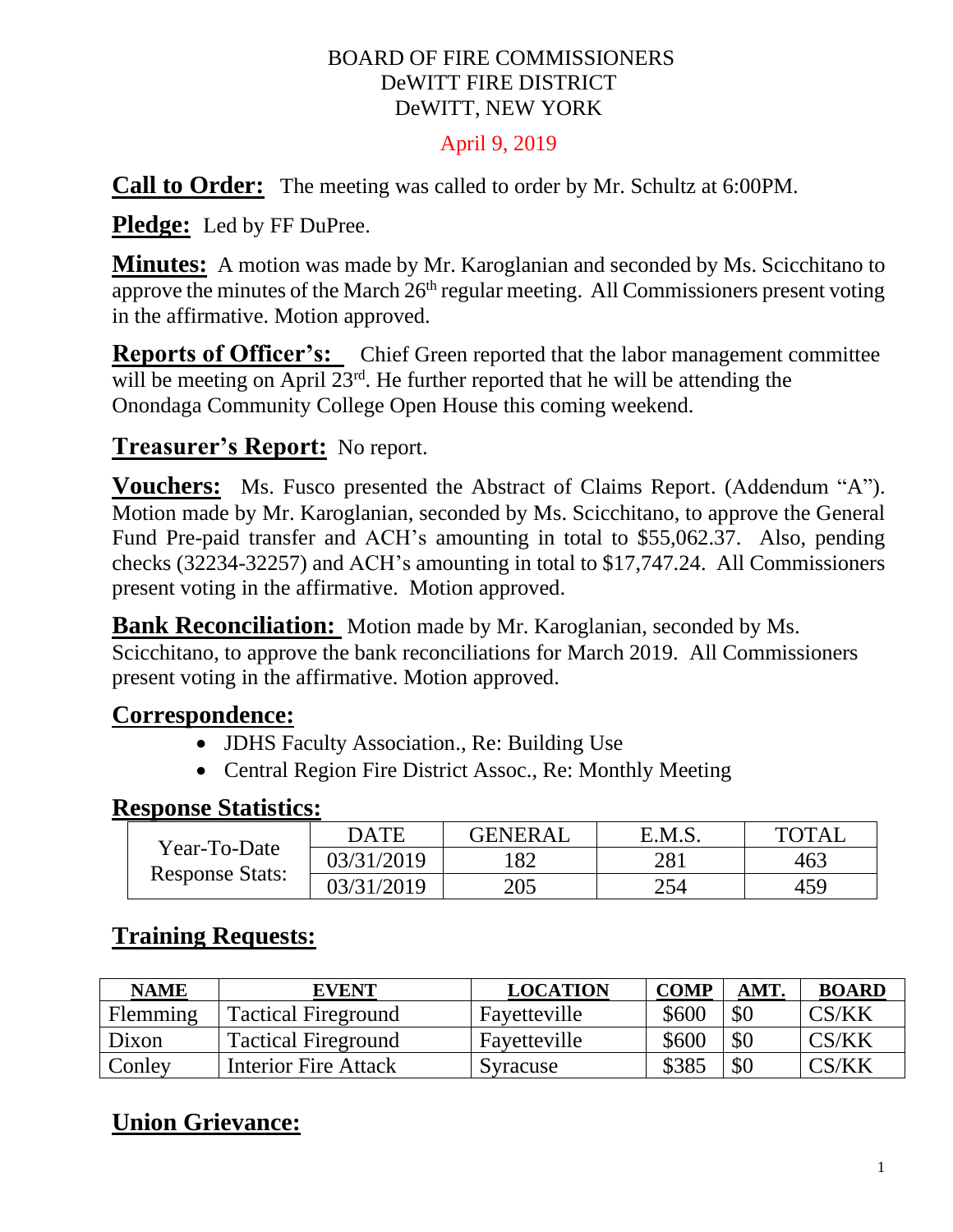FF DuPree presented the BOFC with step three of the grievance process regarding a contractual dispute concerning vacation time. The BOFC listened to FF DuPree and will provide a written reply per the collective bargaining agreement.

## **COMMITTEE REPORTS:**

**Apparatus and Equipment:** No report.

**Buildings and Grounds:** Mr. Karoglanian reported that he has met with the Chief and contractors to repair the catch basin on the west side of the west parking lot. They have also begun discussions regarding the repair of the Wellington Rd parking lot.

**Finance:** No report **Long-Range Planning:** No report. **Personnel/Staffing**: No report. **Legal:** No report.

## **OLD BUSINESS:** None

### **NEW BUSINESS:**

**Building Use:** A motion was made by Ms. Scicchitano, seconded by Mr. Karoglanian, to approve a building use request from the Jamesville DeWitt Faculty Association to use the large conference room on May 7, 2019 from 4:00PM-9:00PM, with no deposit required. All Commissioners present voted in the affirmative. Motion approved.

**Lieutenant Permanent Appointment:** Chief Green asked that Lt. Michael O'Connor's appointment to Lieutenant be made permanent. A motion was made by Mr. Schultz and seconded by Ms. Scicchitano to authorize the secretary to file the necessary paperwork with Onondaga County Department of Personnel to make this appointment permanent. All Commissioners present voting affirmative. Motion approved.

**Length of Service Award Plan (LOSAP) Adoption:** Mr. Schultz reviewed with the BOFC that Lincoln Financial will be taking over the LOSAP plan currently administered by AXA. A motion was made by Mr. Karoglanian, seconded by Ms. Scicchitano to have the plan trustees enter into an agreement with Lincoln Financial and begin the transfer of assets. All Commissioners present voting affirmative. Motion approved.

## **2018 Length of Service Award Summary:**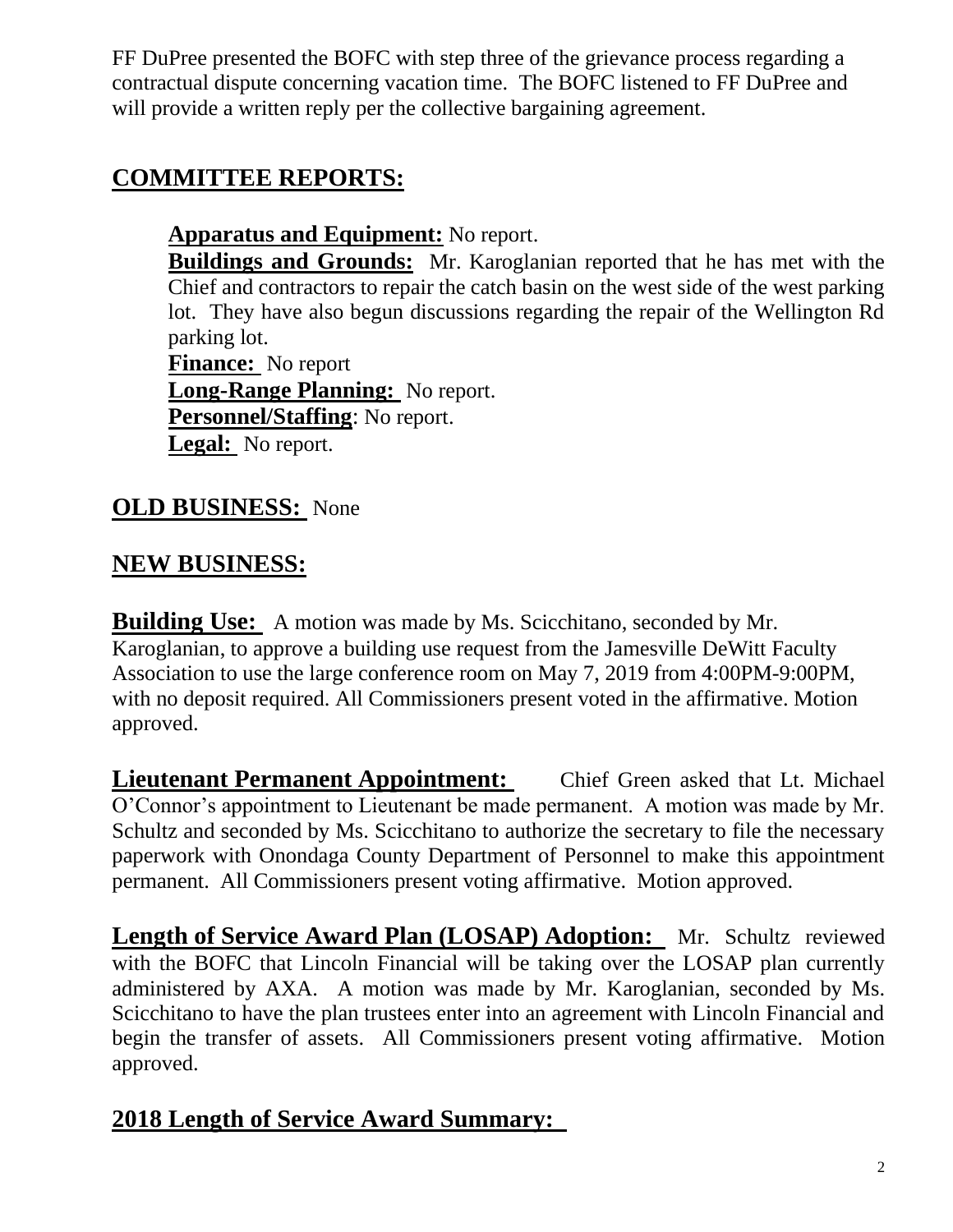Mr. Schultz reviewed that the point compilation for 2018 was complete and that 6 Volunteer Firefighters earned the requisite minimum 50 points to be awarded \$700 into their LOSAP accounts. Mr. Karoglanian made a motion, seconded by Ms. Scicchitano to award \$700 each to Firefighters Conley, Isaacs, Speck, Steinberg, Vanvalkenburg and Vieau. All Commissioners present voting affirmative. Motion approved.

#### **Ladder Replacement:**

Chief Green presented a Purchase Order to replace two ladders damaged in a recent incident. This purchase was approved on an emergency basis from Onondaga County Contract pricing. A motion was made by Mr. Karoglanian, seconded by Ms. Scicchitano to purchase one (1) 16' Safety Roof Ladder for \$295.00 and one (1) 28' Duo Safety Extension Ladder for \$665.00. All Commissioners present voting affirmative. Motion approved.

\*\*Mr. Bronstein entered the meeting

# **Deputy Chief:**

Chief Green previously presented the BOFC with a plan to create a Career Deputy Chief position within the District. A discuss took place regarding the position duties, schedule, and whether it will be a bargaining unit position. This will be discussed further in upcoming meetings.

### **HVAC System:**

Mr. Bronstein had asked for a historical report on HVAC System repair and maintenance costs. Ms. Fusco presented a 10-year history including preventative maintenance contracts totaling \$37,500, repairs and service calls totaling \$34,256 and the replacement of the HVAC Control System at a cost of \$19,362. It was noted that since the replacement of the control system in 2016, that repairs and service calls have diminished significantly.

#### **Executive Session:**

A motion was made by Ms. Scicchitano, seconded by Mr. Karoglanian to go into Executive Session to discuss a contractual grievance. All Commissioners present voted in the affirmative. Motion approved at 7:10PM.

A motion was made by Mr. Schultz, seconded by Mr. Karoglanian to return to the General Session. All Commissioners present voted in the affirmative. Motion approved at 7:37PM.

No business was conducted during the Executive Session.

## **Adjournment:**

There being no further business, the motion to adjourn was made by Mr. Schultz and seconded by Mr. Karoglanian. All Commissioners present voted in the affirmative. Meeting adjourned at 7:37PM.

#### **MEETING ATTENDANCE:**

Commissioners: Bronstein, Karoglanian, Schultz (Chair/Secretary), and Scicchitano. Treasurer Fusco, Chief Green, Lt. O'Connor and FF DuPree